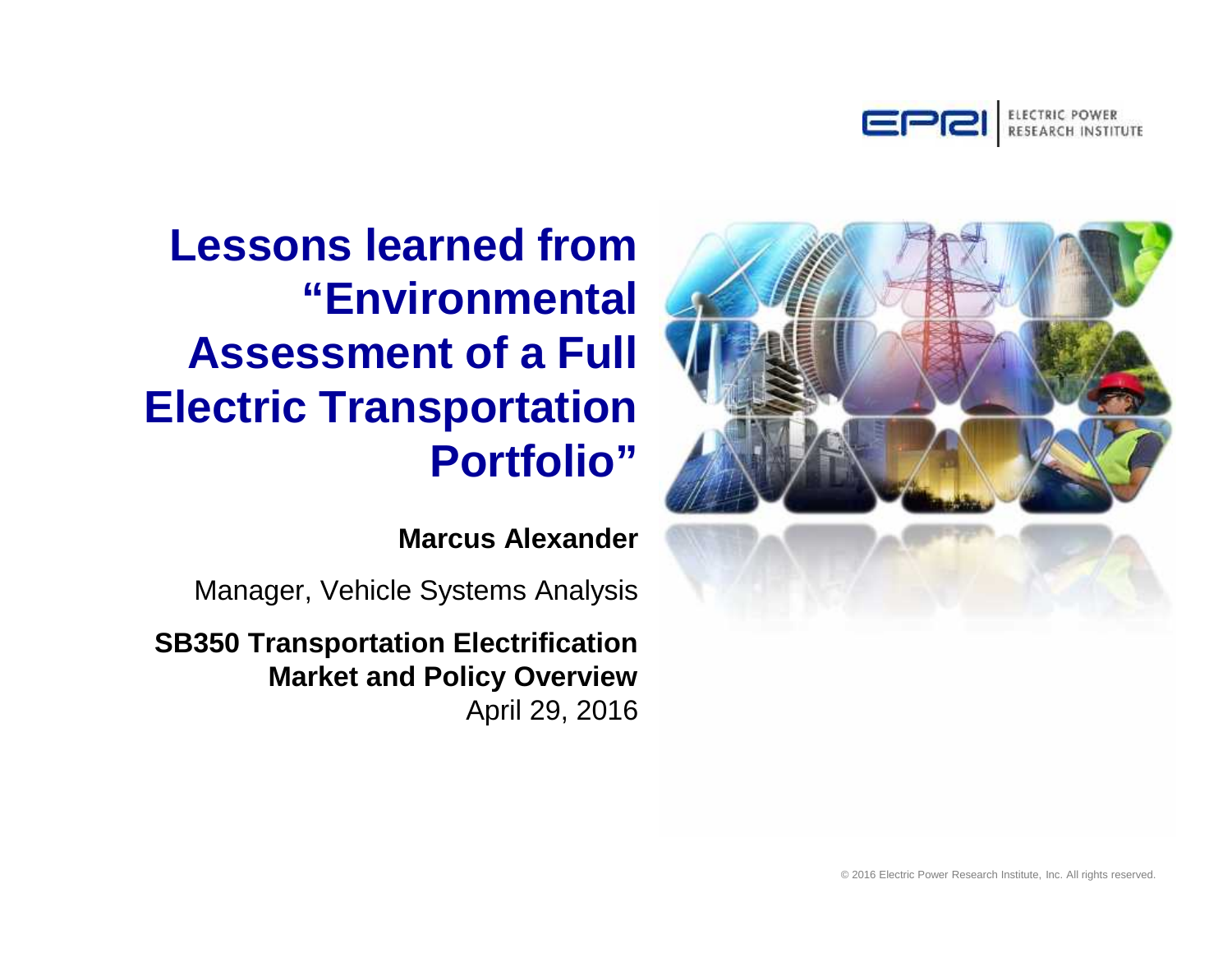# **Study overview**

- **The study was a collaboration between EPRI and NRDC,** and is described in about 700 pages across three volumes
- **It included analyses of greenhouse gas and air quality** impacts
- **It included many regional factors, but generally had a** national focus – California's efforts should lead to faster improvements than the average
- What does it say about California's targets?

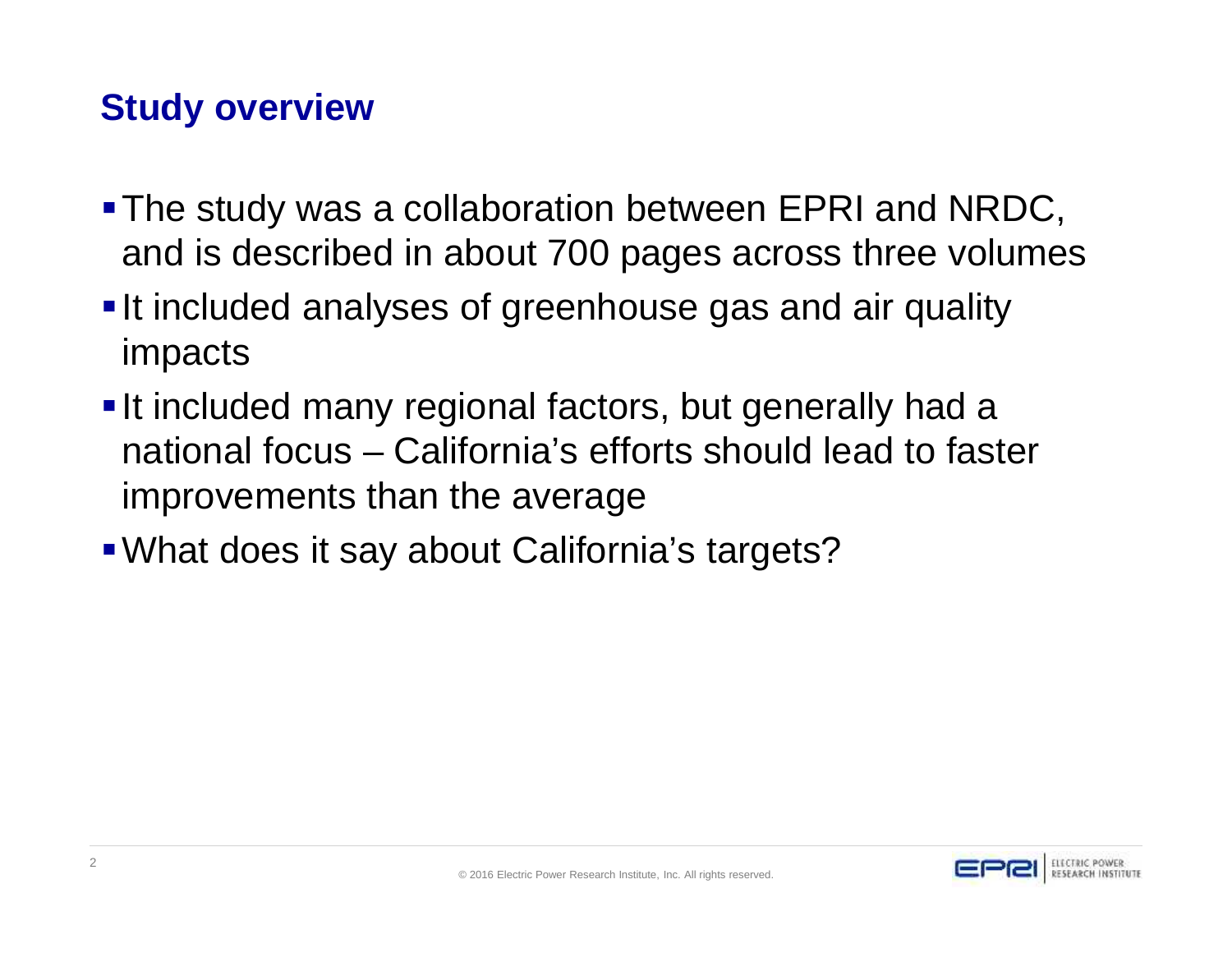## **SB350 goals**

- Meet the Charge Ahead California Initiative goals of 1 million ZEVs by 2023 and increased access to ZEVs in disadvantaged communities
- **Reduce dependence on petroleum**
- **Meet air quality standards**
- **Reduce greenhouse gas emissions to 40% below 1990** levels by 2030 and 80% below 1990 levels by 2050

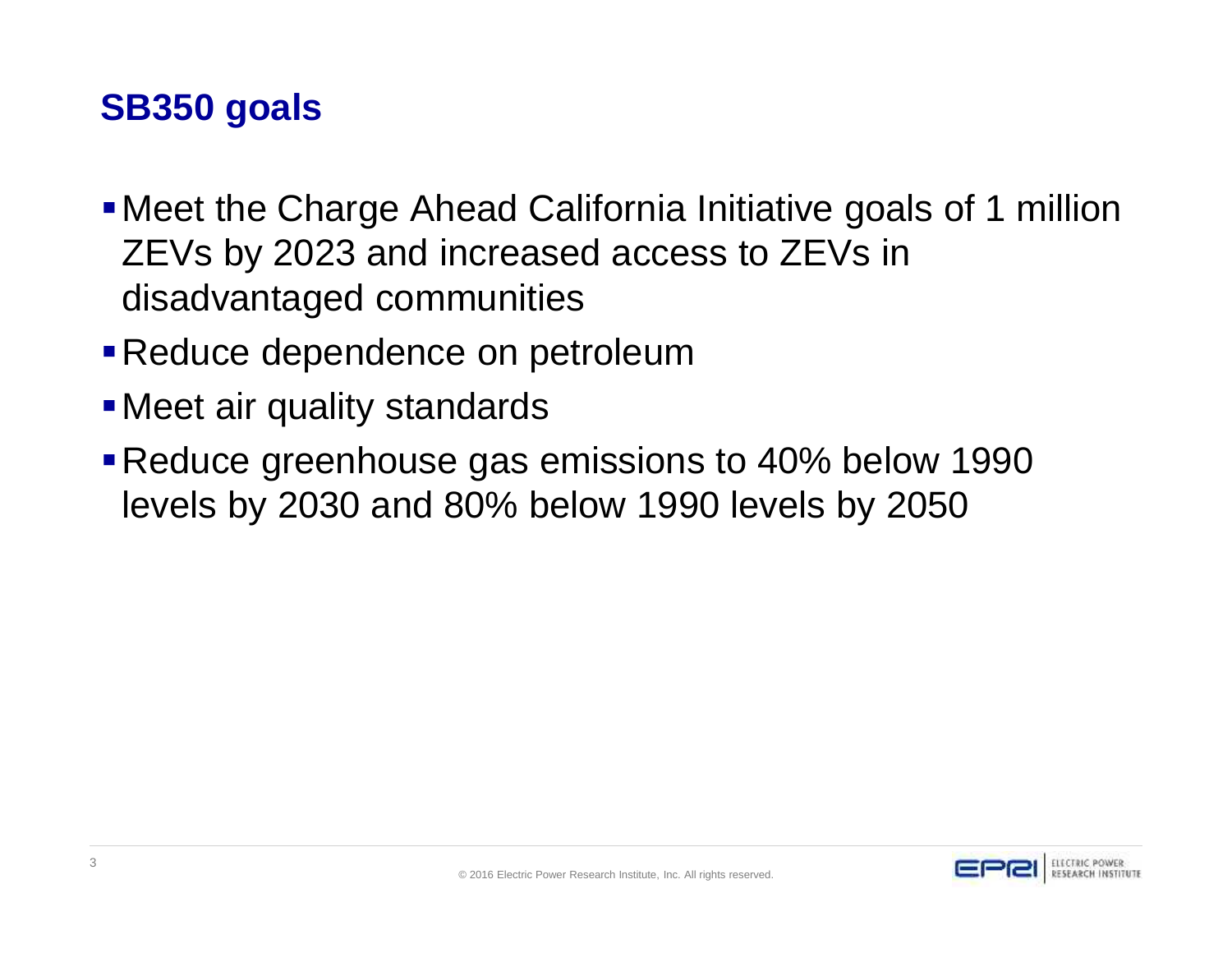## **Assume PEV deployment**



**- Our national assumptions were similar to those in CARB's** 2012 Vision draft in the medium term – both aggressive

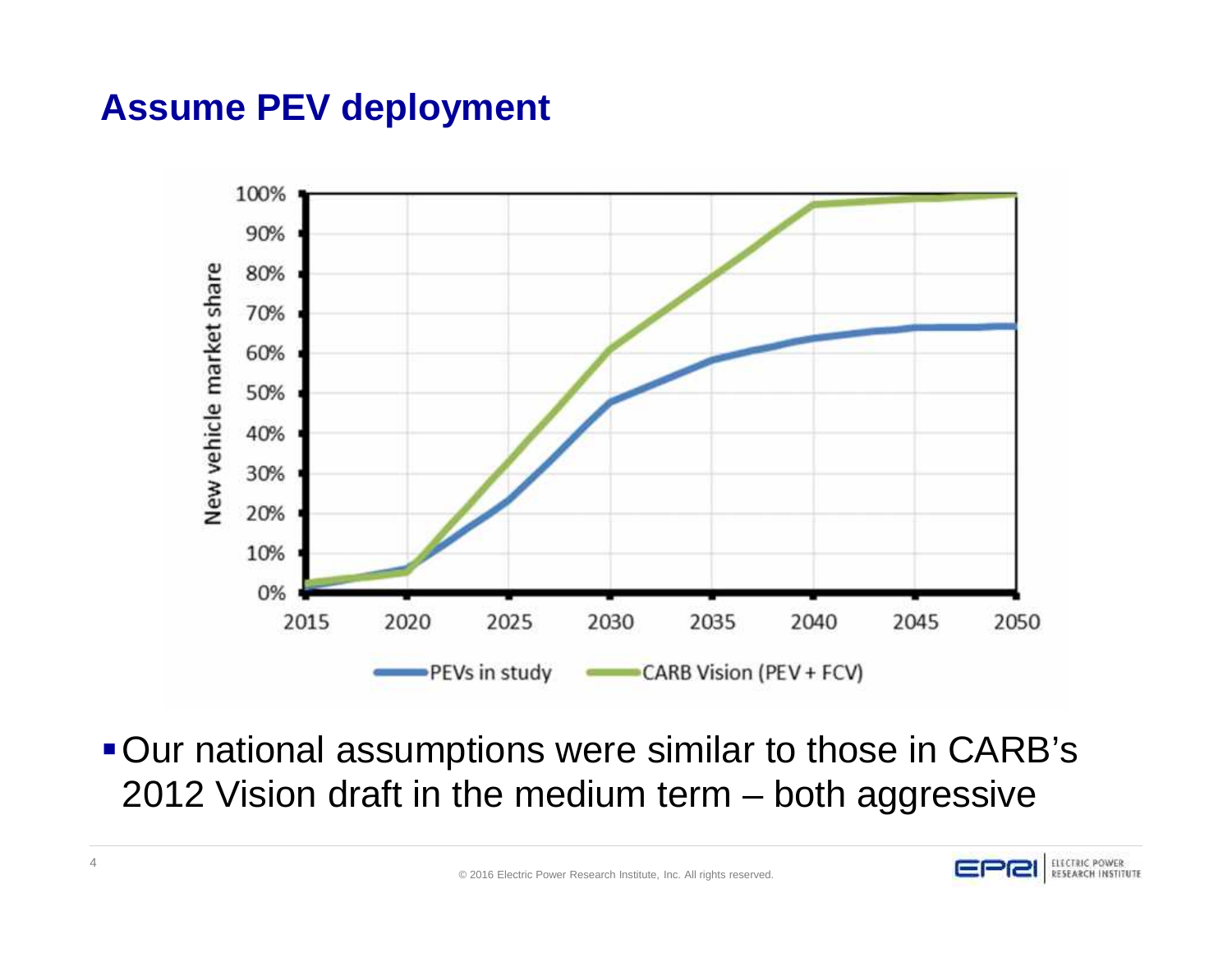### **Reduce dependence on petroleum**



**Reductions in petroleum use are possible, but the existing** stock makes dramatic reductions quite difficult

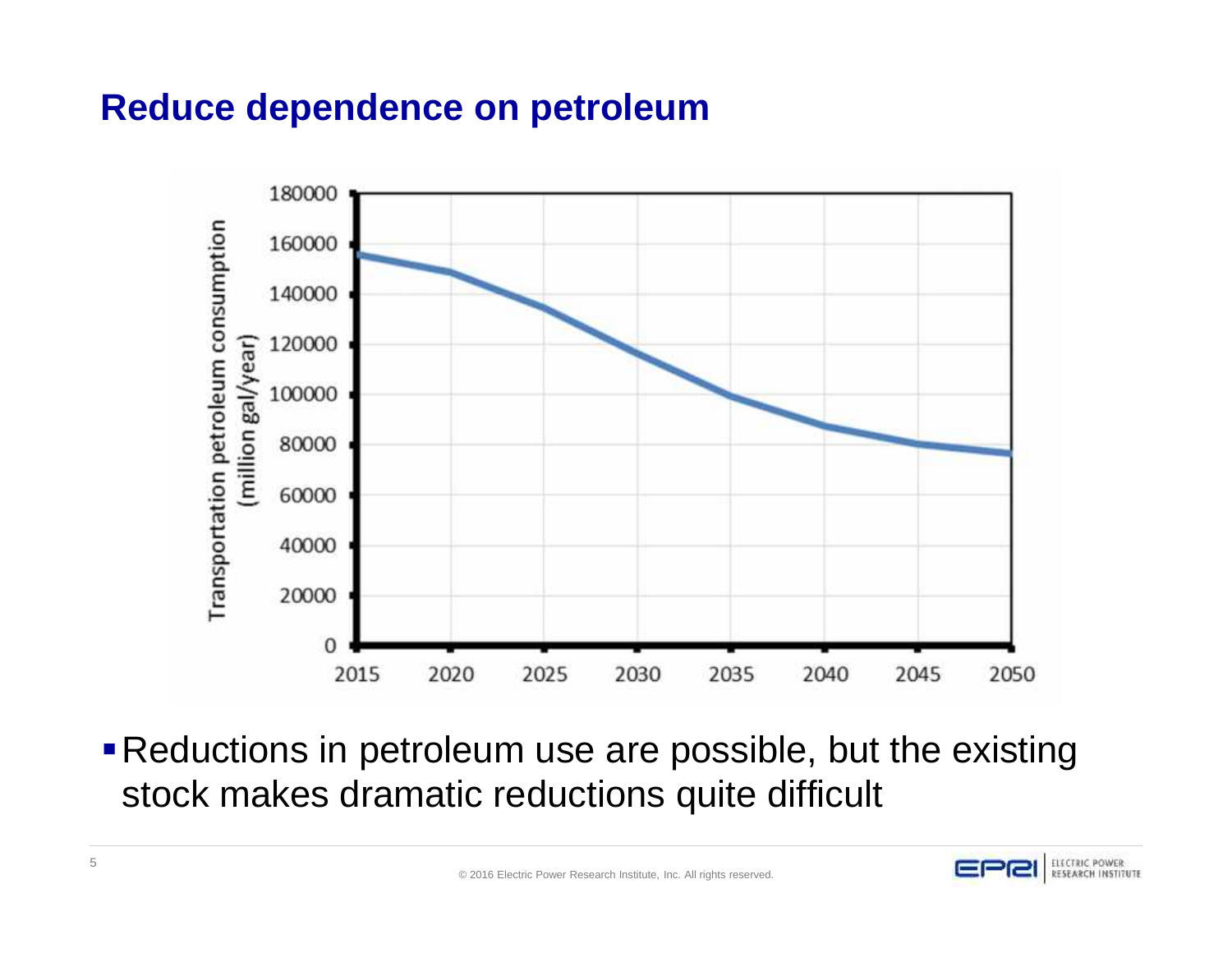

**- The study found that air quality reductions could be achieved, but** that further reductions would likely be necessary to meet new standards

ELECTRIC POWER RESEARCH INSTITUTE

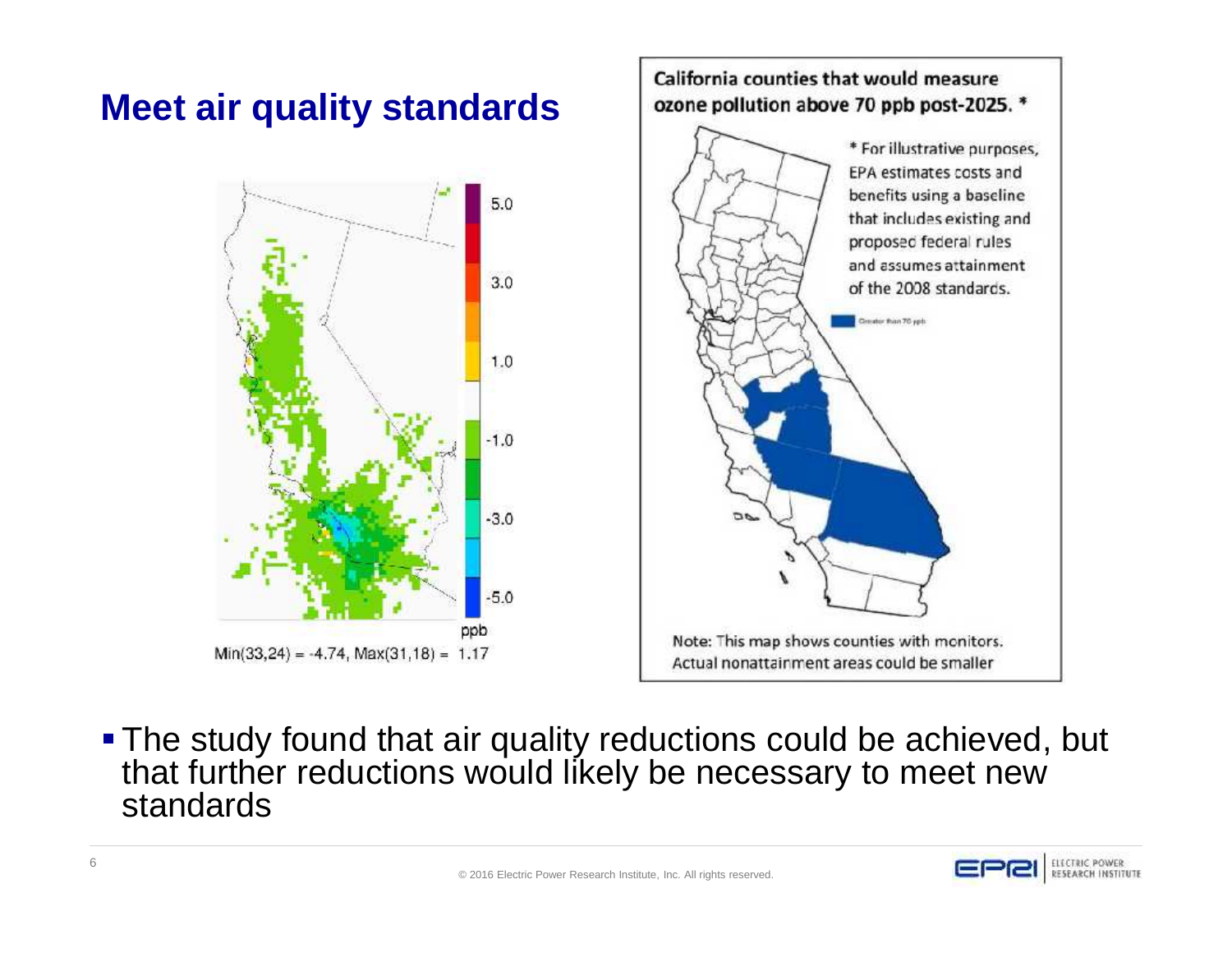### **Reduce greenhouse gas emissions**



**In our more aggressive scenario the electricity sector and** transportation sector can approach California's targets, but there is still a significant gap

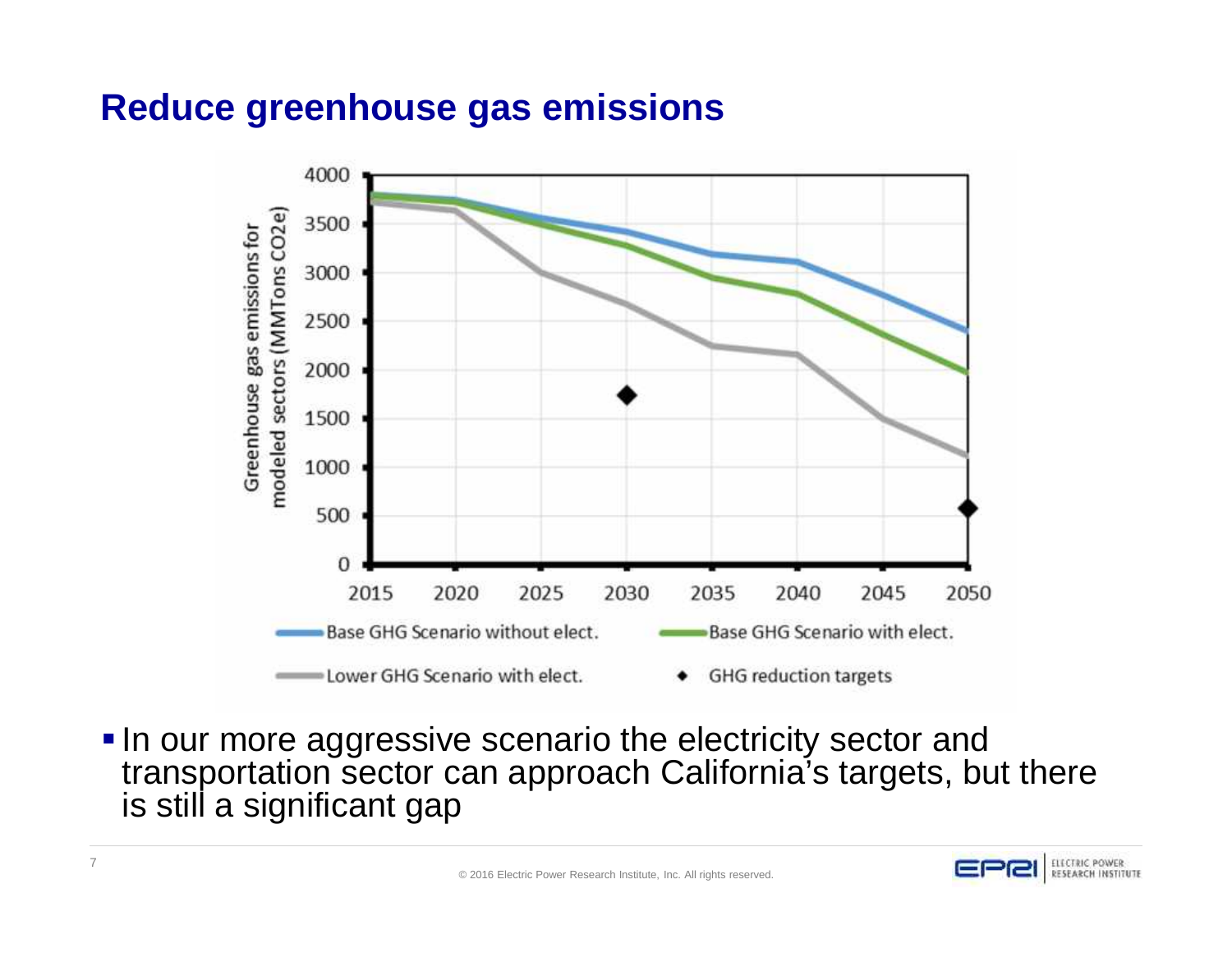## **This will be challenging, so we need to move fast**

- **This shows the challenges, which are considerable**
- **However, the technologies involved are developing more** quickly than many anticipated
- **Power plant nitrogen oxide emissions are capped, so each** electric vehicle almost completely eliminates criteria emissions compared to a conventional vehicle
- **Per-mile greenhouse gas emissions for an electric vehicle** are about ¼ the emissions of a conventional vehicle, even with today's grid – and the grid is getting clean
- **The key challenge is deployment**

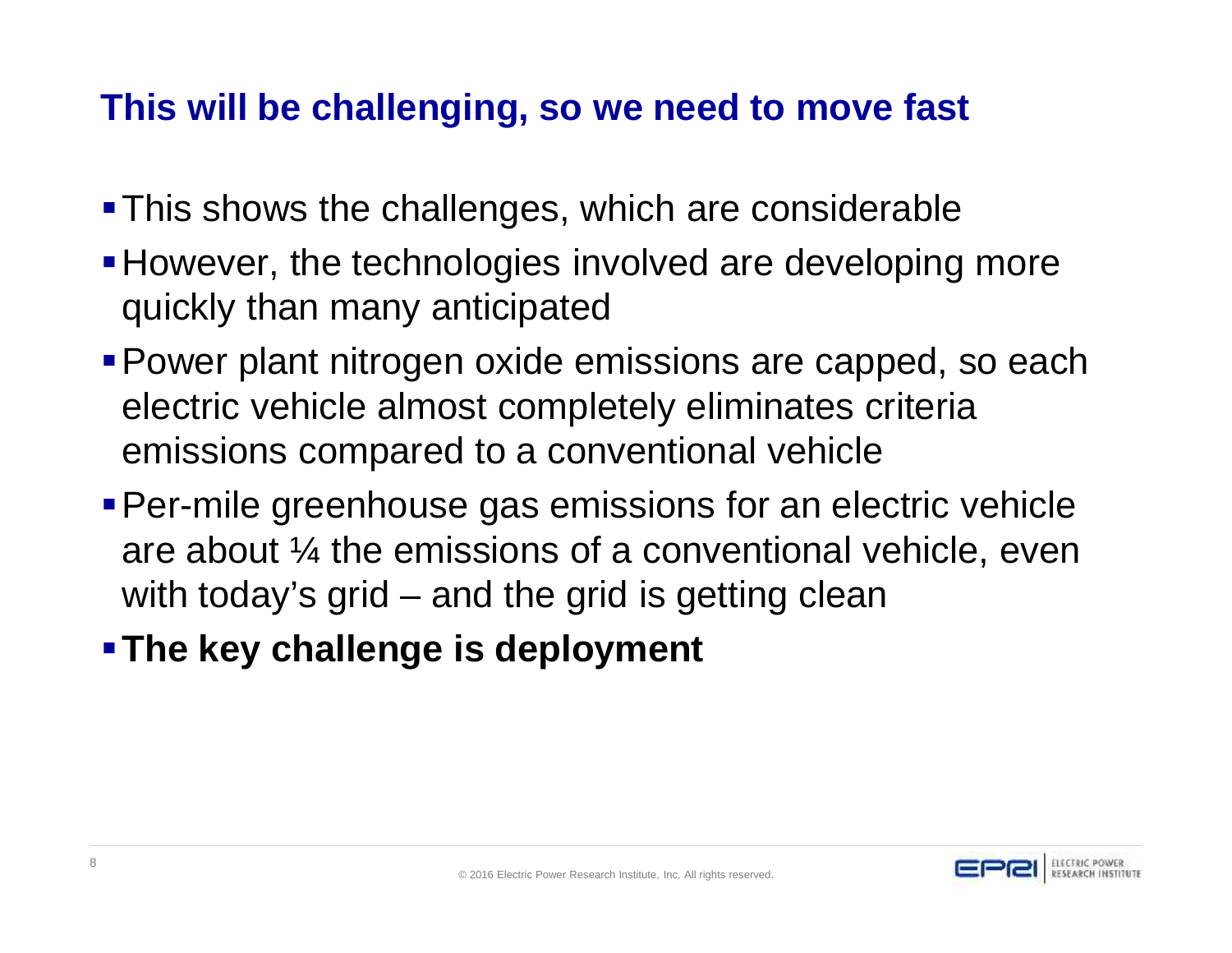### **Next research steps**

- **EPRI will be working on a CEC project to help develop** detailed estimates of the effects of electrification in California
	- *We will soon begin looking for participants in our advisory board*
- **This work will also consider electrification in other sectors**

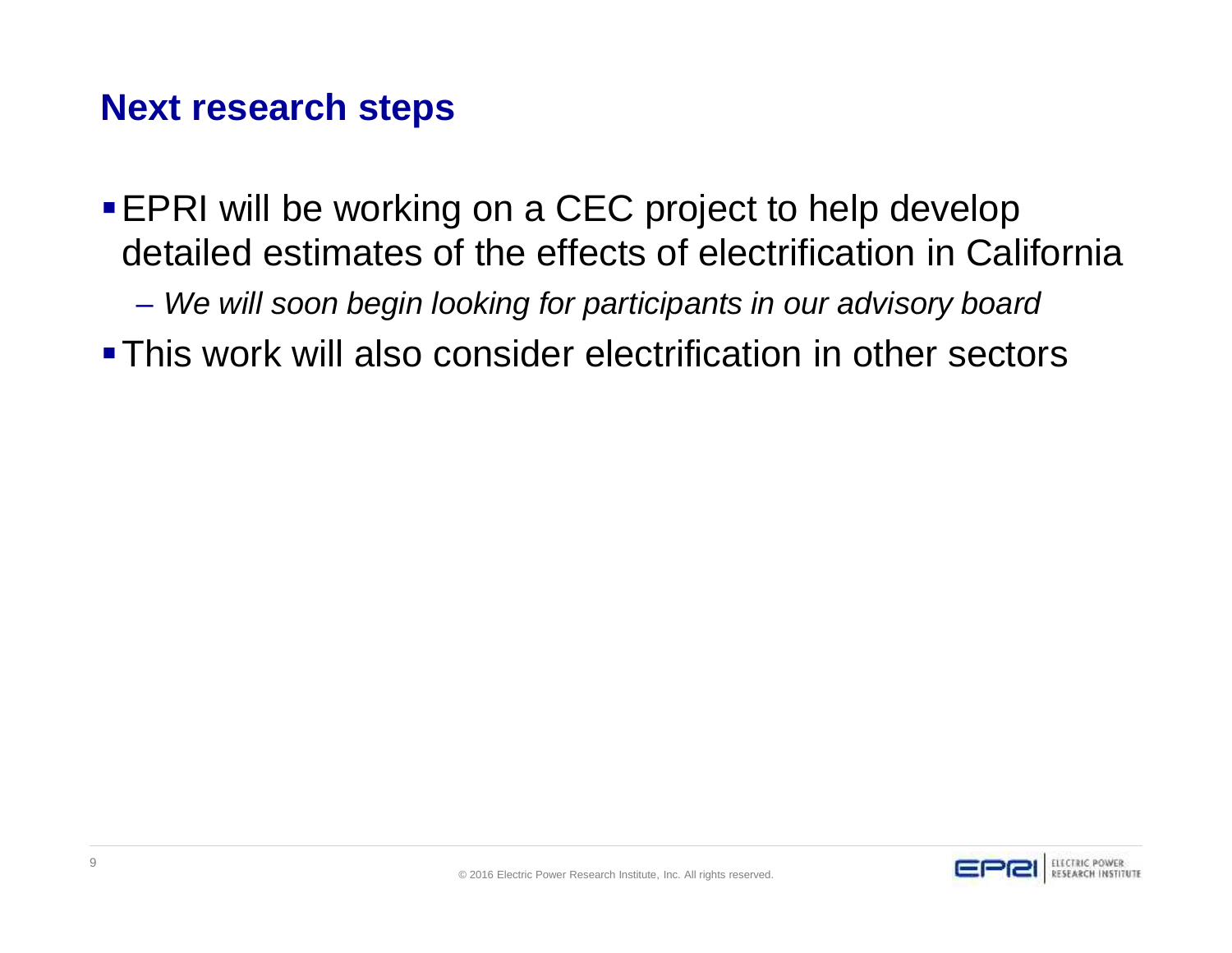### NRDC Perspective

# **ROLAND HWANG**

DIRECTOR, ENERGY & TRANSPORTATION PROGRAM NATURAL RESOURCES DEFENSE COUNCIL

111 SUTTER STREET, 20TH FLOOR SAN FRANCISCO, CA 94104 T (415) 875-6178 C (510) 334-0804 RHWANG@NRDC.ORG, @ROLANDHWANG

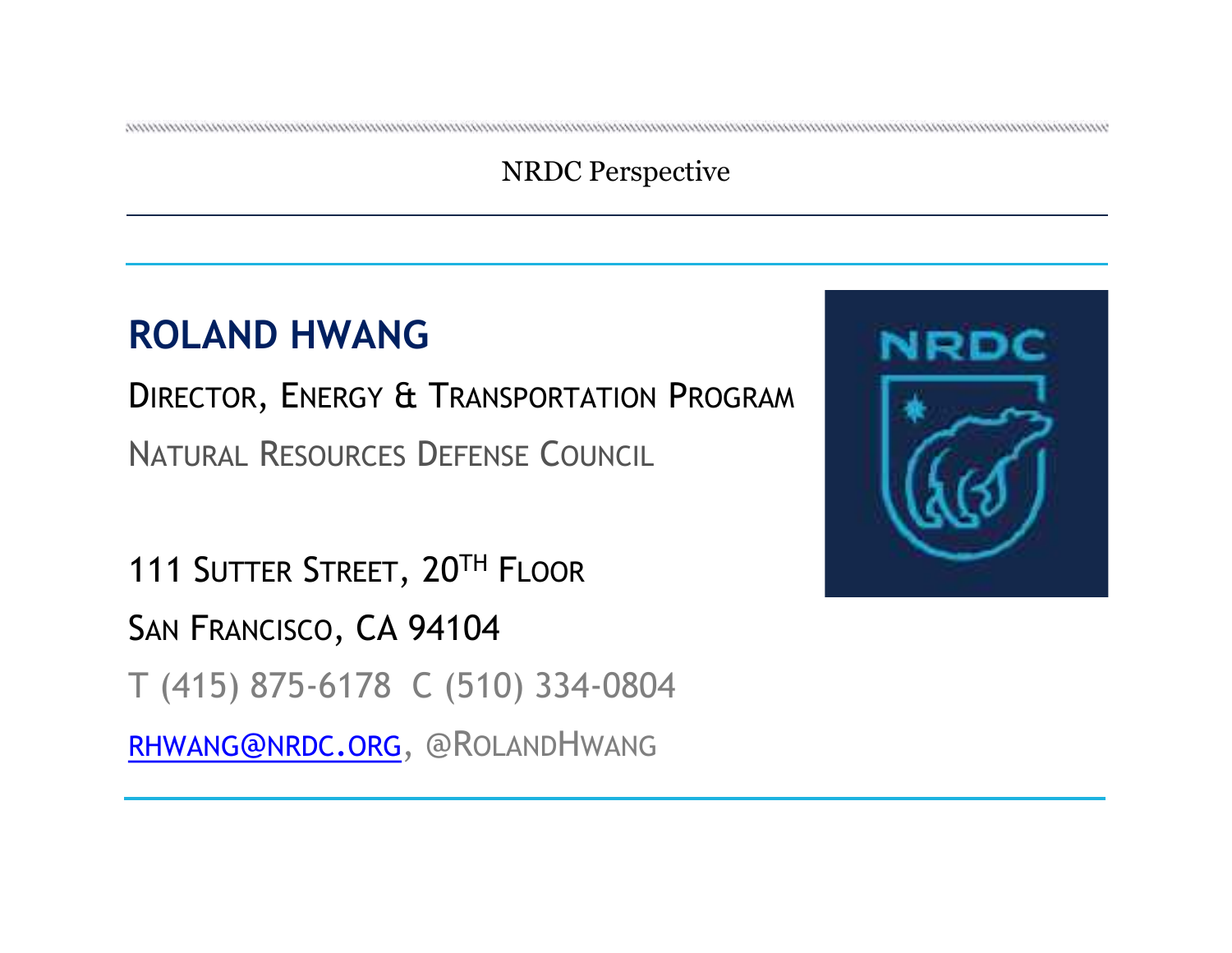# SB350 Requirements for Electrification

#### **Section 740.12 of the Public Utilities Code**

The commission, in consultation with the State Air Resources Board and the Energy Commission, shall direct electrical corporations to file applications for programs and investments to accelerate widespread transportation electrification to reduce dependence on petroleum, meet air quality standards, achieve the goals set forth in the Charge Ahead California Initiative (Chapter 8.5 (commencing with Section 44258) of Part 5 of Division 26 of the Health and Safety Code), and reduce emissions of greenhouse gases to 40 percent below 1990 levels by 2030 and to 80 percent below 1990 levels by 2050.

#### **Section 237.5 of the Public Utilities Code**

"Transportation electrification" means the use of electricity from external sources of electrical power, including the electrical grid, for all or part of vehicles, vessels, trains, boats, or other equipment that are mobile sources of air pollution and greenhouse gases and the related programs and charging and propulsion infrastructure investments to enable and encourage this use of electricity.

### **Section 701.1 of the Public Utilities Code**

The Legislature finds and declares that, in addition to other ratepayer protection objectives, a principal goal of electric and natural gas utilities' resource planning and investment shall be to minimize the cost to society of the reliable energy services that are provided by natural gas and electricity, and to improve the environment and to encourage the diversity of energy sources through improvements in energy efficiency, development of renewable energy resources, such as wind, solar, biomass, and geothermal energy, and widespread transportation electrification.